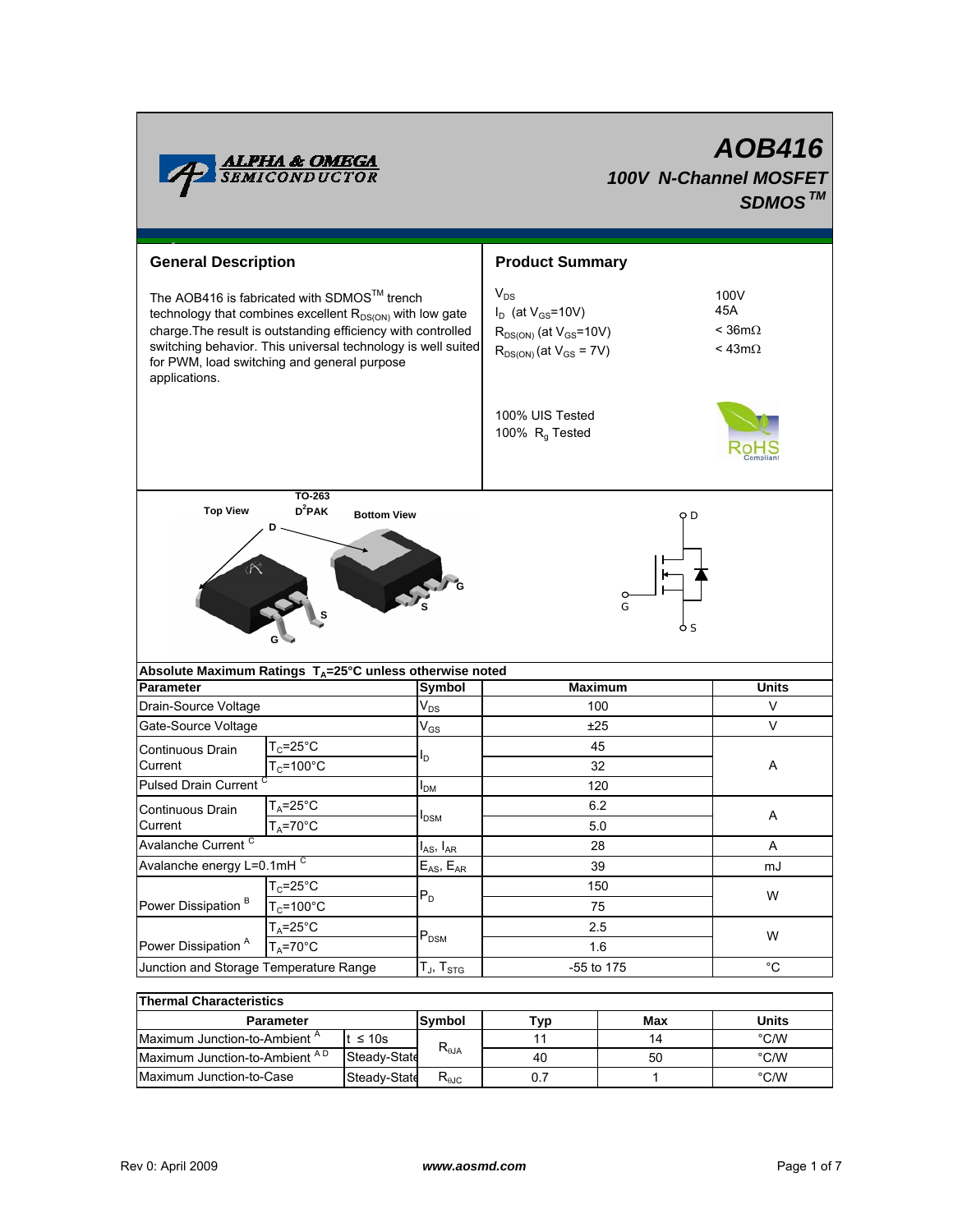

#### Electrical Characteristics (T<sub>J</sub>=25°C unless otherwise noted)

| <b>Symbol</b>                   | <b>Parameter</b>                      | <b>Conditions</b>                                            | Min               | <b>Typ</b>     | <b>Max</b> | <b>Units</b> |  |  |  |
|---------------------------------|---------------------------------------|--------------------------------------------------------------|-------------------|----------------|------------|--------------|--|--|--|
| <b>STATIC PARAMETERS</b>        |                                       |                                                              |                   |                |            |              |  |  |  |
| <b>BV<sub>DSS</sub></b>         | Drain-Source Breakdown Voltage        | $I_D = 250 \mu A$ , $V_{GS} = 0V$                            | 100               |                |            | $\vee$       |  |  |  |
| $I_{DSS}$                       | Zero Gate Voltage Drain Current       | $V_{DS}$ =100V, V $_{GS}$ =0V                                |                   |                | 10         |              |  |  |  |
|                                 |                                       |                                                              | $T_{\rm J}$ =55°C |                | 50         | μA           |  |  |  |
| $I_{GSS}$                       | Gate-Body leakage current             | $V_{DS}$ =0V, $V_{GS}$ = ±25V                                |                   |                | 100        | nA           |  |  |  |
| $V_{GS(th)}$                    | Gate Threshold Voltage                | $V_{DS} = V_{GS} I_D = 250 \mu A$                            | 2.8               | 3.4            | 4          | V            |  |  |  |
| $I_{D(ON)}$                     | On state drain current                | $V_{GS}$ =10V, $V_{DS}$ =5V                                  | 130               |                |            | A            |  |  |  |
| $R_{DS(ON)}$                    | Static Drain-Source On-Resistance     | $V_{GS}$ =10V, $I_D$ =20A                                    |                   | 30             | 36         |              |  |  |  |
|                                 |                                       |                                                              | $T_J = 125$ °C    | 54             | 65         | $m\Omega$    |  |  |  |
|                                 |                                       | $V_{GS}$ =7V, I <sub>D</sub> =15A                            |                   | 34             | 43         | $m\Omega$    |  |  |  |
| $g_{FS}$                        | <b>Forward Transconductance</b>       | $V_{DS}$ =5V, $I_D$ =20A                                     |                   | 28             |            | S            |  |  |  |
| $V_{SD}$                        | Diode Forward Voltage                 | $IS=1A, VGS=0V$                                              |                   | 0.68           | 1          | V            |  |  |  |
| $I_{\rm S}$                     | Maximum Body-Diode Continuous Current |                                                              |                   |                | 100        | A            |  |  |  |
|                                 | <b>DYNAMIC PARAMETERS</b>             |                                                              |                   |                |            |              |  |  |  |
| $C_{iss}$                       | Input Capacitance                     |                                                              | 950               | 1180           | 1450       | pF           |  |  |  |
| C <sub>oss</sub>                | <b>Output Capacitance</b>             | $V_{GS}$ =0V, $V_{DS}$ =50V, f=1MHz                          | 77                | 110            | 145        | рF           |  |  |  |
| $\mathbf{C}_{\text{rss}}$       | Reverse Transfer Capacitance          |                                                              | 21                | 36             | 50         | рF           |  |  |  |
| $R_{g}$                         | Gate resistance                       | $V_{GS}$ =0V, $V_{DS}$ =0V, f=1MHz                           | 0.4               | 0.8            | 1.2        | Ω            |  |  |  |
|                                 | <b>SWITCHING PARAMETERS</b>           |                                                              |                   |                |            |              |  |  |  |
| $\mathsf{Q}_{\mathsf{g}}$       | <b>Total Gate Charge</b>              |                                                              | 16                | 20             | 24         | nC           |  |  |  |
| $\mathbf{Q}_\text{gs}$          | Gate Source Charge                    | $V_{GS}$ =10V, $V_{DS}$ =50V, $I_D$ =20A                     | 5.5               | $\overline{7}$ | 8.5        | nC           |  |  |  |
| $\mathsf{Q}_{\text{gd}}$        | Gate Drain Charge                     |                                                              | 3.5               | 6.3            | 9          | nC           |  |  |  |
| $t_{D(on)}$                     | Turn-On DelayTime                     |                                                              |                   | 10             |            | ns           |  |  |  |
| $t_{\sf r}$                     | Turn-On Rise Time                     | $V_{GS}$ =10V, $V_{DS}$ =50V, R <sub>L</sub> =2.5 $\Omega$ , |                   | $\overline{7}$ |            | ns           |  |  |  |
| $t_{\text{D(off)}}$             | Turn-Off DelayTime                    | $R_{\text{GEN}} = 3\Omega$                                   |                   | 15             |            | ns           |  |  |  |
| $t_f$                           | Turn-Off Fall Time                    |                                                              |                   | $\overline{7}$ |            | ns           |  |  |  |
| $t_{rr}$                        | Body Diode Reverse Recovery Time      | $I_F$ =20A, dl/dt=500A/ $\mu$ s                              | 13                | 19             | 25         | ns           |  |  |  |
| $Q_{\scriptscriptstyle \rm IT}$ | Body Diode Reverse Recovery Charge    | $I_F$ =20A, dl/dt=500A/ $\mu$ s                              | 50                | 70             | 90         | nC           |  |  |  |

A. The value of R<sub>9JA</sub> is measured with the device mounted on 1in<sup>2</sup> FR-4 board with 2oz. Copper, in a still air environment with T<sub>A</sub> =25°C. The Power dissipation P<sub>DSM</sub> is based on R<sub>6JA</sub> and the maximum allowed junction temperature of 150°C. The value in any given application depends on the user's specific board design, and the maximum temperature of 175°C may be used if the PCB allows it.

B. The power dissipation P<sub>D</sub> is based on T<sub>J(MAX)</sub>=175°C, using junction-to-case thermal resistance, and is more useful in setting the upper dissipation limit for cases where additional heatsinking is used.

C. Repetitive rating, pulse width limited by junction temperature T<sub>J(MAX)</sub>=175°C. Ratings are based on low frequency and duty cycles to keep initial  $T_{\text{J}}$  =25°C.

D. The  $R_{0JA}$  is the sum of the thermal impedence from junction to case  $R_{0JC}$  and case to ambient.

E. The static characteristics in Figures 1 to 6 are obtained using <300ms pulses, duty cycle 0.5% max.

F. These curves are based on the junction-to-case thermal impedence which is measured with the device mounted to a large heatsink, assuming a maximum junction temperature of  $T_{J(MAX)}$ =175°C. The SOA curve provides a single pulse rating.

G. These tests are performed with the device mounted on 1 in<sup>2</sup> FR-4 board with 2oz. Copper, in a still air environment with T<sub>A</sub>=25°C.

COMPONENTS IN LIFE SUPPORT DEVICES OR SYSTEMS ARE NOT AUTHORIZED. AOS DOES NOT ASSUME ANY LIABILITY ARISING OUT OF SUCH APPLICATIONS OR USES OF ITS PRODUCTS. AOS RESERVES THE RIGHT TO IMPROVE PRODUCT DESIGN, FUNCTIONS AND RELIABILITY WITHOUT NOTICE.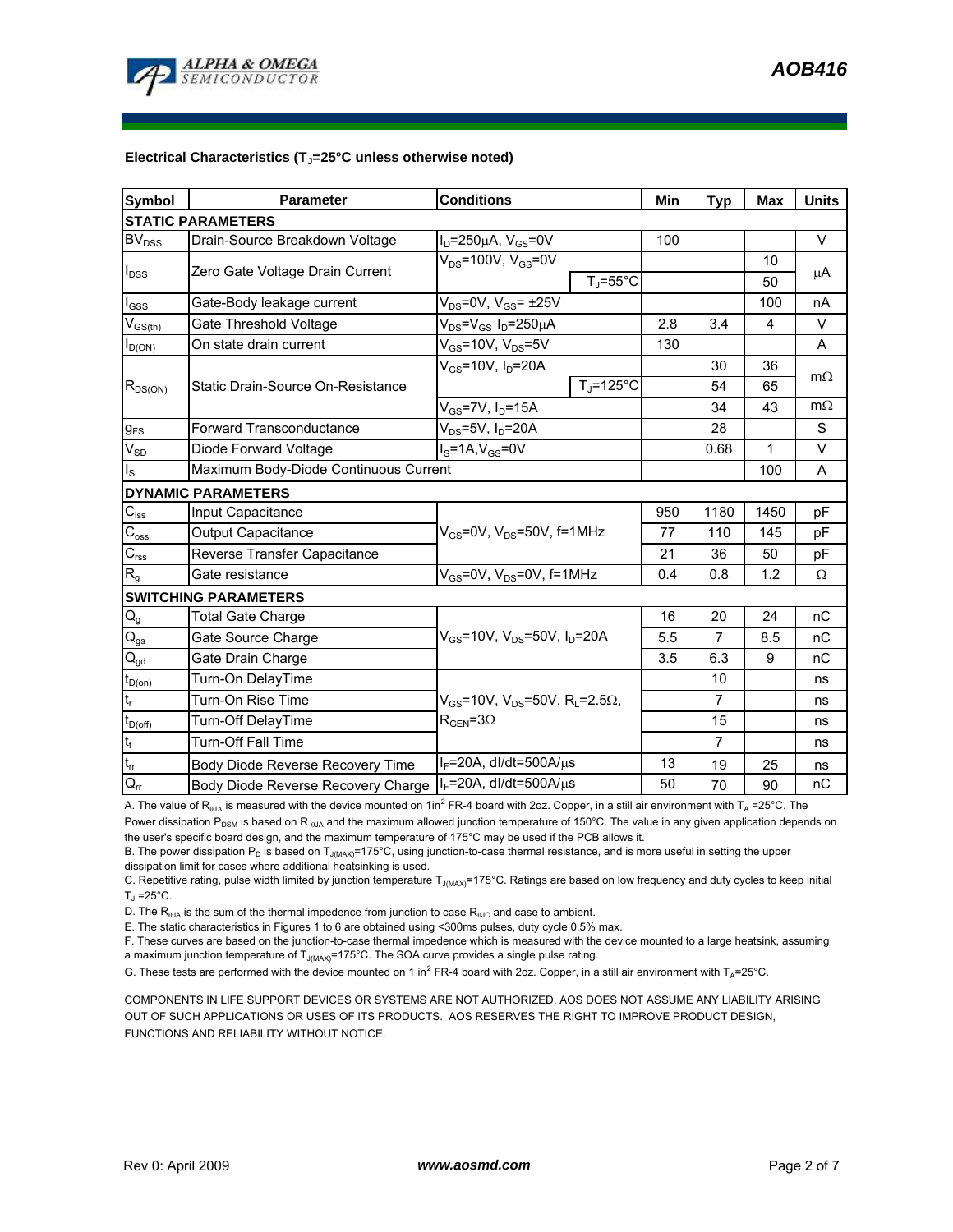

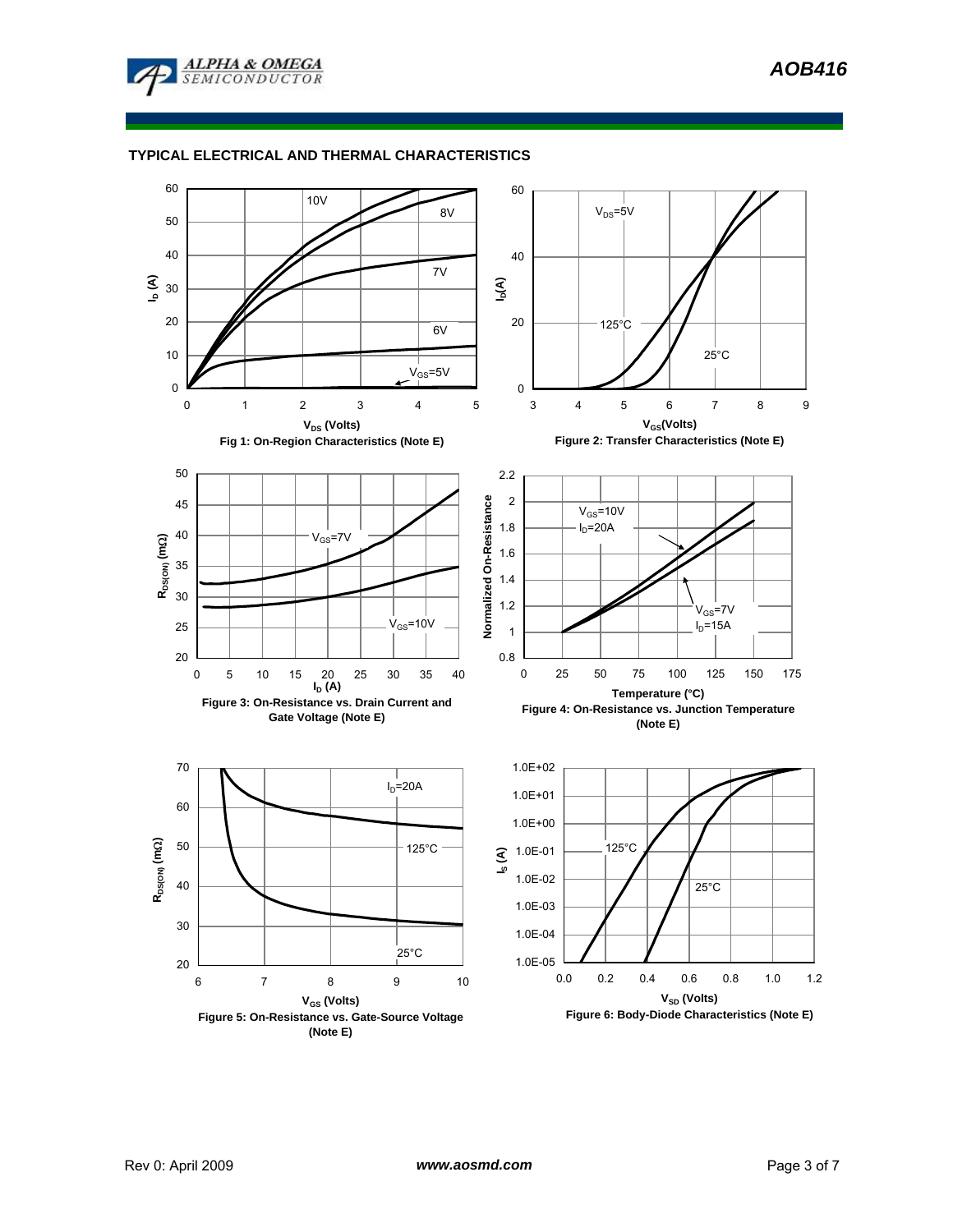



**Figure 12: Normalized Maximum Transient Thermal Impedance (Note F)**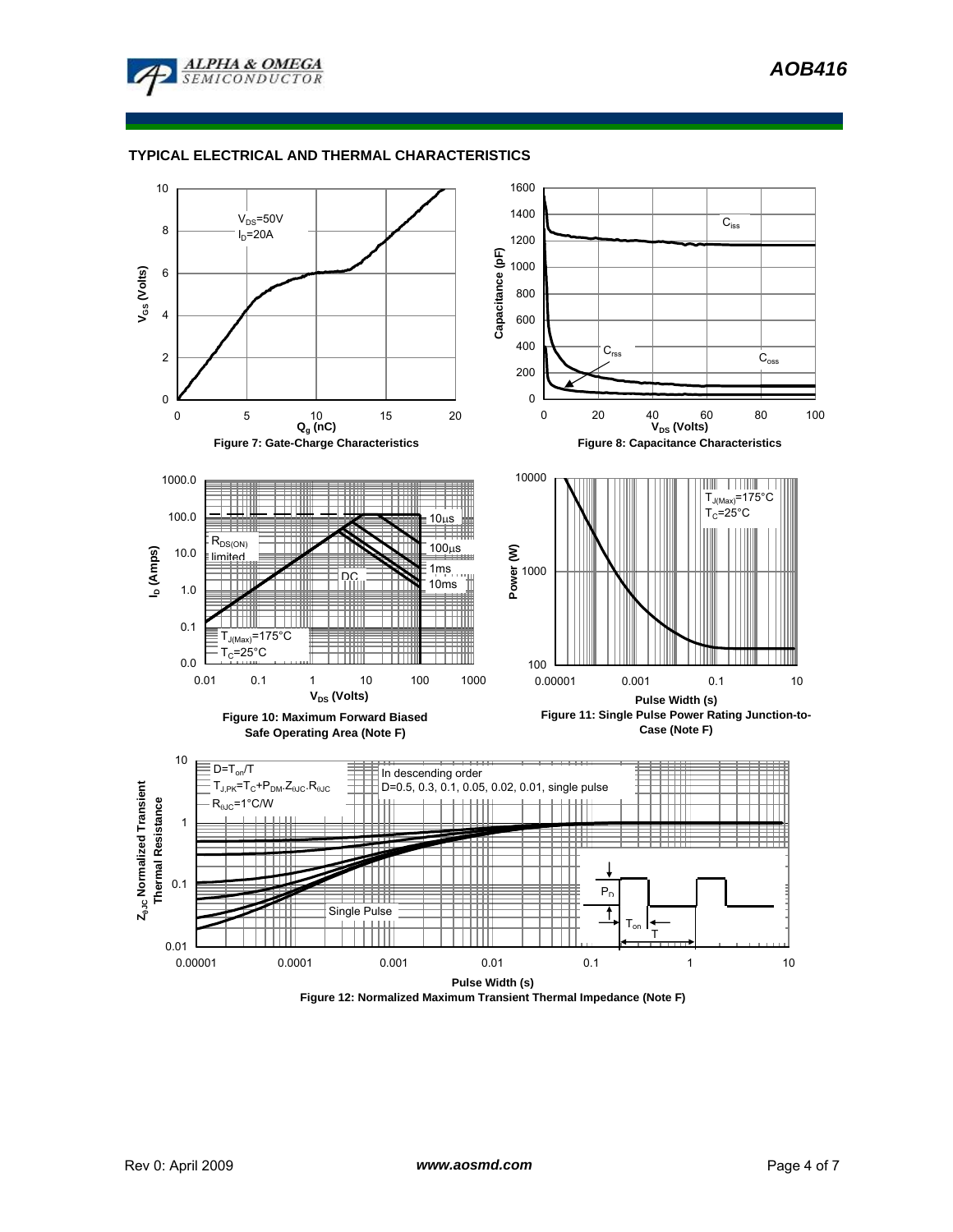



**Figure 16: Normalized Maximum Transient Thermal Impedance (Note H)**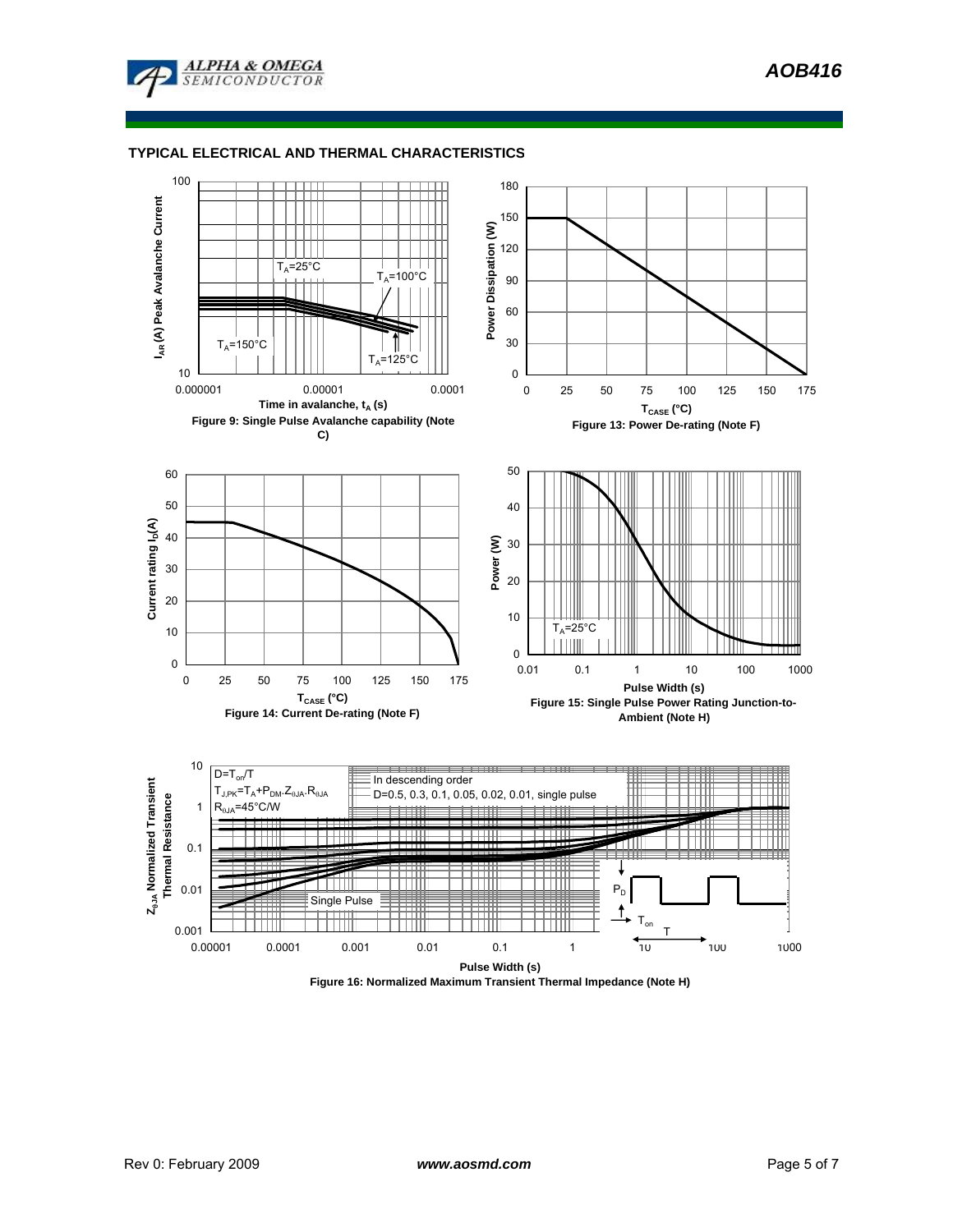





Rev 0: April 2009 *www.aosmd.com* Page 6 of 7